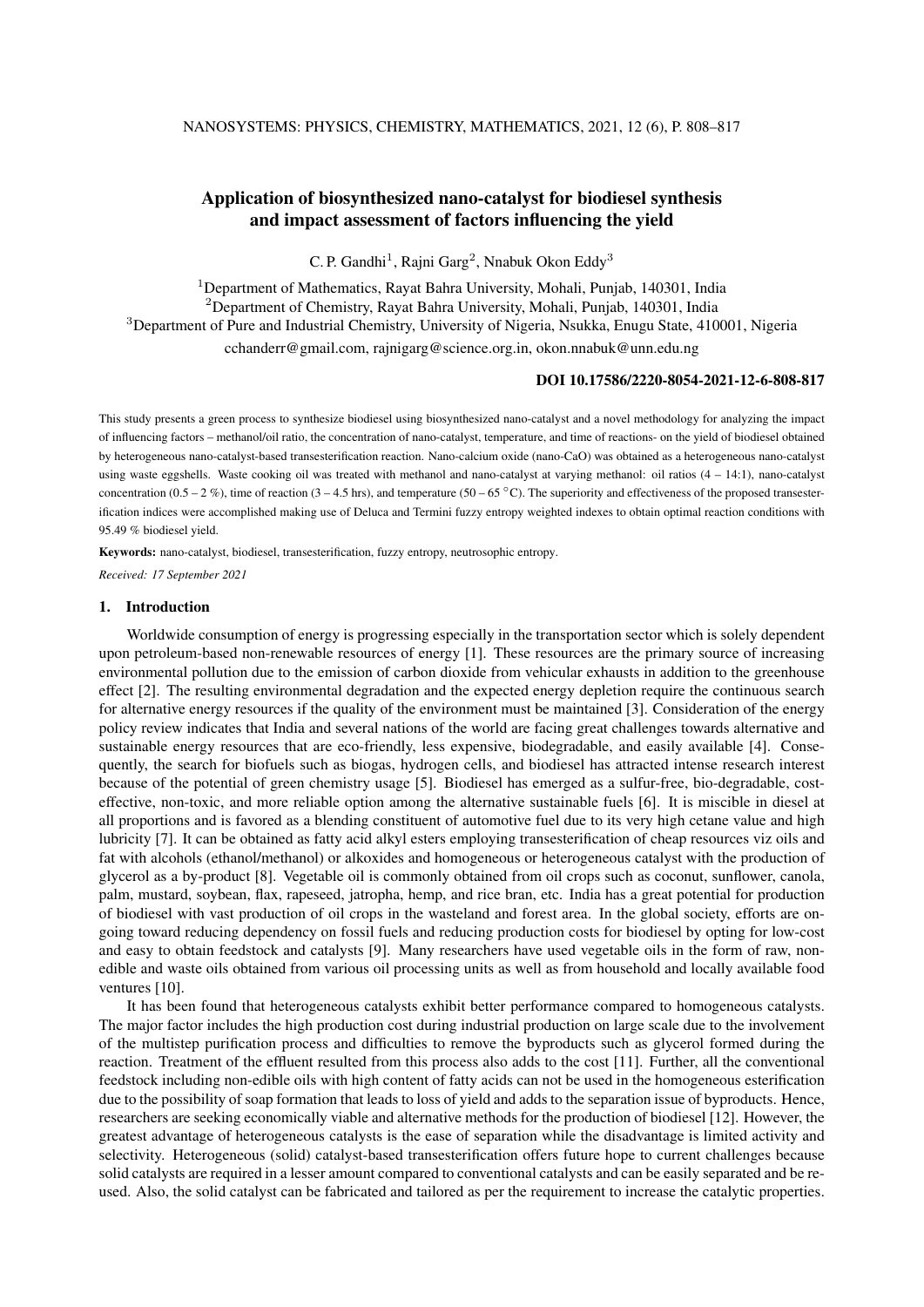Various solid catalysts including metal oxide and alumina/silica supported metal oxide catalysts have been explored by researchers [13]. Several reports are available with usage of CaO as a heterogeneous nano-catalyst. Animal eggshells are a rich source of calcium carbonate that can be easily converted to nano-CaO. Throughout the world, eggshells of chicken, duck, and snails are discarded as waste and their improper disposal leads to environmental pollution that results in various health hazards. Hence, the use of waste eggshells for the generation of nano-CaO as a heterogeneous nano-catalyst is an eco-friendly step [14]. Likewise, edible oil is processed in various food processing units especially in the kitchen and restaurants for frying purposes. After frying, edible oil becomes unfit for consumption and is discarded and is known as waste cooking oil (WCO). This oil is rich in free fatty acids and may be successfully employed to obtain biodiesel using nano-CaO based heterogeneous transesterification [15].

Production of biodiesel is dependent upon many factors including methanol/oil ratio, temperature, the concentration of nano-catalyst, time of reaction, extent of stirring, etc. [16]. Subsequently, Yi et al. approached the enduring Karl's Pearson's coefficient formula and designed the optimal reaction conditions responsible for transesterification reaction [17]. However, the correlation coefficient formula has some limitations as it can be only used for studying interrelation and thus leads to a non-significant curvilinear relationship between two variables. The fuzzy set theory proposed by Zadeh has been proven as an indispensable tool for optimizing energy-related problems [18]. Ovchinnikov elaborated many impressions of fuzzy sets (FSs), one of which corresponds to the representation of membership degree or grade of the underlying FS [19]. Since then, FSs have been extended into a variety of equivalents and more quantified information is provided by the neutrosophic set (NS) contribute in comparison with the existing fuzzy set theory [20]. Moreover, the NS theory has the potential of predicting optimal reaction conditions under heterogeneous catalyzed transesterification reactions. To handle and solve these problematic issues, an effort is accomplished in this pathway by establishing a novel neutrosophic entropy-based methodology which can play a crucial role for the classification of influencing factors (i) methanol/oil ratio (ii) concentration of nano-catalyst (iii) temperature and (iv) time of reactions, responsible for optimal biodiesel yield, obtained by heterogeneous nano-catalyst-based transesterification reaction. The underlying neutrosophic entropy-based methodology provides remarkable yield information confirming the optimum parameters. The results of this underlying study are superseded as below.

Section 2 provides the details of the materials and procedures employed in performing the reaction. Section 3 introduces the projected methodology for constructing fuzzy entropy weighted waste cooking oil transesterification index (FCOTI), single-valued neutrosophic entropy weighted waste cooking oil transesterification index (SCOTI), and Deluca and Termini fuzzy entropy-based weighted waste cooking oil transesterification index (ECOTI) respectively. Section 4 provides the details for the characterization of the prepared nano-catalyst and biodiesel. It also provides the applicability and remarkability of the underlying methodology by identifying the most influencing reaction set, responsible for the optimum biodiesel yield whereas Section 5 finally summarizes the study. The basic terminology of fuzzy and neutrosophic entropy measures, required for the successive progress of the underlying study has been given in supplementary information.

### 2. Materials and methods

#### 2.1. Materials

WCO, procured from the resident food vendors, was utilized as resource material for the reaction. Waste chicken eggshells, collected from the local food junctions, were used to develop the heterogeneous nano-catalyst. All the chemicals of analytical grade were acquired from Merck, Mumbai, and were utilized without any additional processing or purification.

## 2.2. Collection of reaction sets

A heterogeneous nano-catalyst based on waste eggshells was developed by the procedure given in literature [21]. Methanol has been used as a solvent and co-reactant. After washing, drying, and grinding, the eggshells were calcined to obtain nano-CaO as a nano-catalyst. The nano-catalyst was characterized by FTIR (Model Perkin Elmer Spectrum 400 FT-IR Spectrometer) operating with a resolution of 2 cm<sup>-1</sup> (range 4000 – 400 cm<sup>-1</sup>) and XRD (Model PANalytical X'Pert Pro) operating at a voltage of 45 kV with a current of 35 mA using Cu-K $\alpha$  radiation ( $K = 1.5406 \text{ Å}$ ) and 2 $\theta$  ranging from 20 – 80 $\degree$  at a continuous speed of 0.045 $\degree$  per min. Waste cooking oil was subjected to filtration for the removal of any insoluble impurities and was pre-treated with anhydrous sodium sulfate before heating at 100  $^{\circ}$ C. The reaction was executed in a batch reactor supported with a thermostatic water bath and magnetic stirrer by varying methanol: oil ratio  $(4 - 14:1)$ , nano-catalyst concentration  $(0.5 - 2\%)$ , time of reaction  $(3 - 4.5)$  hrs.), and temperature  $(50 - 65 \degree C)$  as per reaction sets and a constant stirring was maintained.

After the separation of glycerol, the by-product, the % yield of biodiesel was determined using the standard equation [22]. The biodiesel so obtained was characterized by FTIR (Model Perkin Elmer Spectrum 400 FT-IR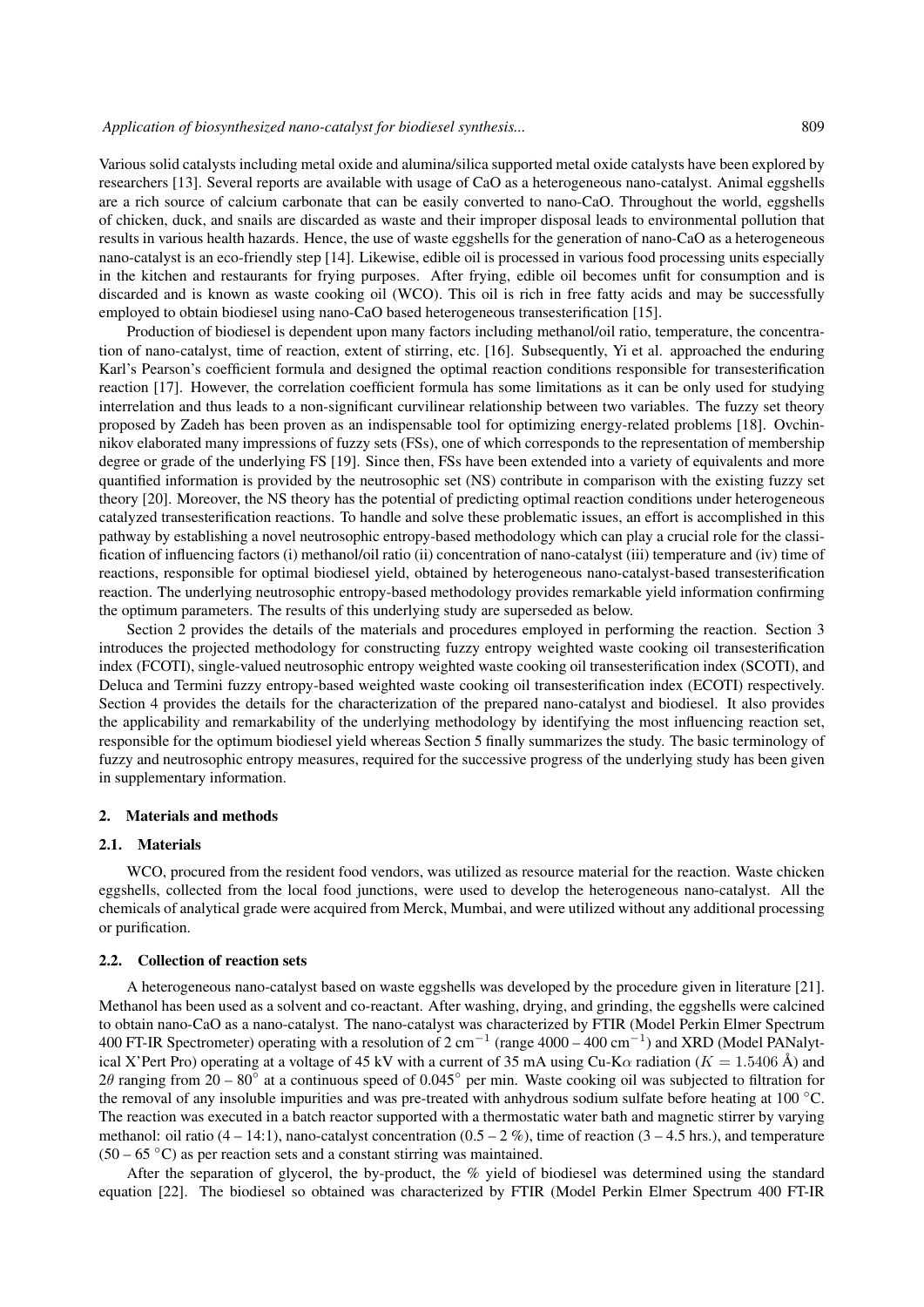Spectrometer) and GC-MS analysis (Model THERMO Scientific Trace 1300GC) operating at conditions as shown in Table 1.

| <b>GC</b> Condition              |                           |                 |  |  |  |  |
|----------------------------------|---------------------------|-----------------|--|--|--|--|
| <b>Injection Temperature</b>     | 280 °C                    |                 |  |  |  |  |
| <b>Injection Mode</b>            | Split                     |                 |  |  |  |  |
| Column Flow (Helium)             | $1.21$ mL/min             |                 |  |  |  |  |
| Split Ratio                      | 5                         |                 |  |  |  |  |
| <b>Injection Volume</b>          | $1 \mu L$                 |                 |  |  |  |  |
| MS Conditions (EI mode at 70 eV) |                           |                 |  |  |  |  |
| Ion Source Temperature           | $200\,^{\circ}\mathrm{C}$ |                 |  |  |  |  |
| Interface Temperature            | 280 °C                    |                 |  |  |  |  |
| Solvent Cut Time                 | $2.2 \text{ min}$         |                 |  |  |  |  |
| <b>Start Time</b>                | $2.5 \text{ min}$         |                 |  |  |  |  |
| End Time                         | $55 \text{ min}$          |                 |  |  |  |  |
| Start $m/z$                      | 40                        |                 |  |  |  |  |
| End $m/z$                        | 700                       |                 |  |  |  |  |
| Oven Temperature Program         |                           |                 |  |  |  |  |
| Rate (°C/min)                    | Temperature $(^{\circ}C)$ | Hold Time (min) |  |  |  |  |
|                                  | 60                        | 1               |  |  |  |  |
| 5                                | $\mathfrak{D}$<br>220     |                 |  |  |  |  |
| 5<br>280                         |                           | 8               |  |  |  |  |

TABLE 1. GC-MS Conditions for the analysis of essential oils

#### 3. Normalization of monitored biodiesel yield

Suppose the number of parameters (influencing factors) under study is denoted by " $n$ ". Let the number of reaction sets to be optimized is denoted by "m". Let  $r_{ji}$  denote the monitored biodiesel yield of the  $j^{th}$  influencing factor at  $i^{th}$ reaction set. To diminish the errors created by the various influencing factor, it becomes essential for us to normalize each monitored biodiesel yield. If  $V_{ji}$  denotes the normalization construction function for a typical  $j^{th}$  influencing factor at a particular  $i^{th}$  reaction set, then:

$$
V_{ji} = \frac{r_{ji} - \min r_{ji}}{\max r_{ji} - \min r_{ji}},\tag{1}
$$

where  $j$  runs over 1 to  $n$  and  $i$  over 1 to  $m$ .

### 3.1. Determination of fuzzy and neutrosophic entropy weights

In the existing literature of Information theory, many fuzzy entropy (FE) measures have been investigated and characterized by researchers, but with some faults and limitations. De Luca and Termini suggested the first nonadditive FE measure as follows [23]:

$$
H_F^d(C_{FS}^b) = -\frac{1}{\log m} \sum_{j=1}^n \left[ \tilde{\mu}_{C^b}(p_j) \log \tilde{\mu}_{C^b}(p_j) + (1 - \tilde{\mu}_{C^b}(p_j)) \log (1 - \tilde{\mu}_{C^b}(p_j)) \right],\tag{2}
$$

where  $m$  is a fixed natural number.

The fuzzy entropy  $H_F^d$   $(C_{FS}^b)$  has been found capable of optimizing the uncertainty problems associated with various aspects of the environment, pollution, and energy-saving resources. Unfortunately, the FE measure is facing a major drawback with assumption  $0 \times \log 0 = 0$ . Due to this reason, this fuzzy entropy faced intrinsic conflicts and hence indicated uncertainty and elusiveness in the quality evaluation. To overcome this problematic situation and to meet the exigency, we have been able to establish Neutrosophic fuzzy entropy (NTFE) and applied it for identifying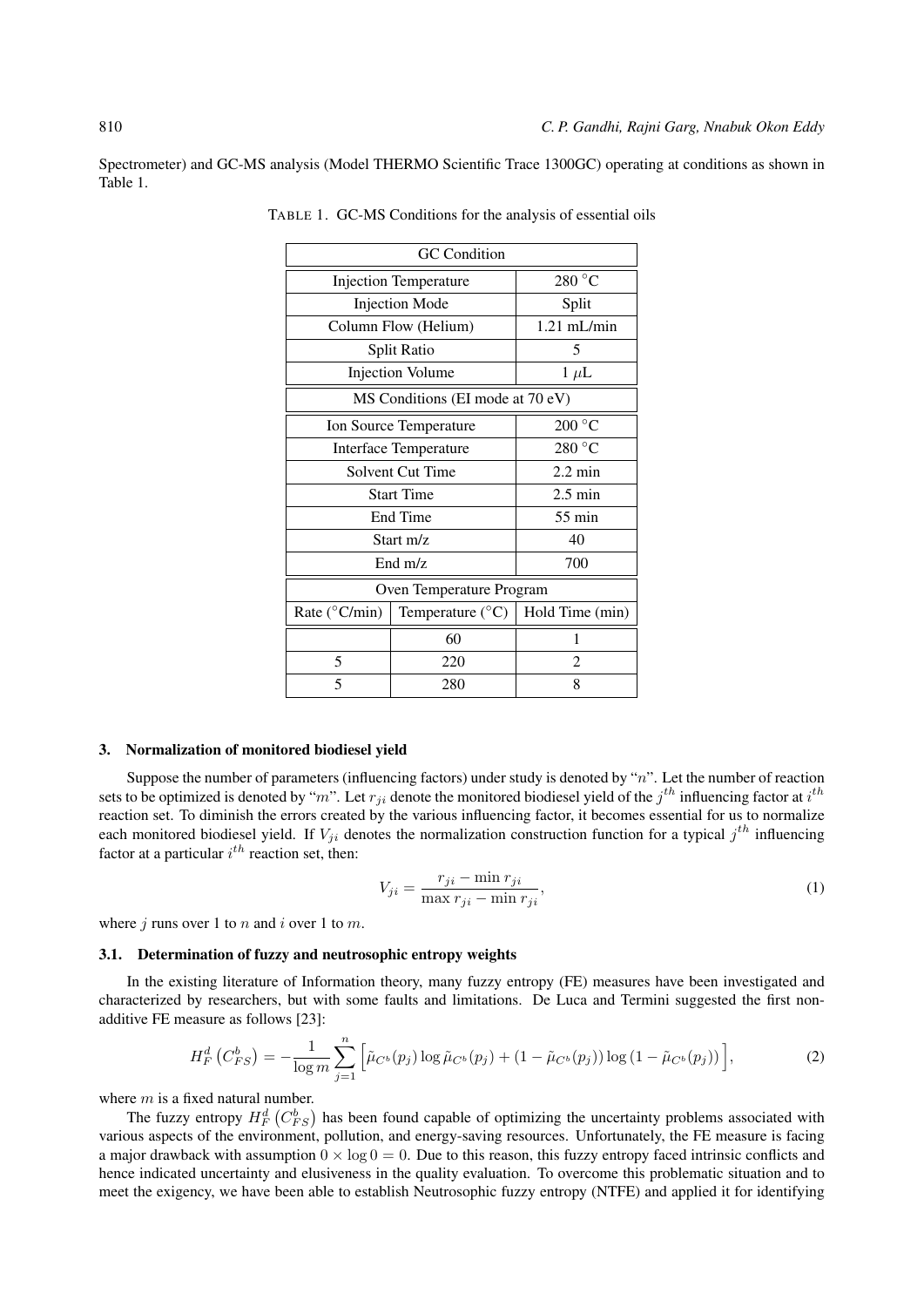the most influencing reaction sets responsible for the optimal bio-diesel yield. Let  $T_{ji}$  denote the amount of fuzziness (concentration) based on the truth membership degree of  $j<sup>th</sup>$  persuading factor at the  $i<sup>th</sup>$  reaction set. Then:

$$
T_{ji} = \frac{V_{ji}}{\sum\limits_{j=1}^{n} V_{ji}},\tag{3}
$$

where  $j$  runs over 1 to  $n$  and  $i$  over 1 to  $m$ .

(a) The weights  $W_{ji}^1$  of  $j^{th}$  influencing factors at  $i^{th}$  reaction set can be determined as follows. Let m be the number of reaction sets, then:

$$
W_{ji}^{1} = \frac{1 - H_{ji}^{1}}{\sum_{j=1}^{n} H_{ji}^{1}},\tag{4}
$$

where

$$
H_{ji}^{1} = -\frac{1}{\log m} \sum_{j=1}^{n} \left[ T_{ji} \log T_{ji} + (1 - T_{ji}) \log (1 - T_{ji}) \right].
$$
 (5)

(b) The weights  $W_{ji}^2$  of  $j^{th}$  influencing factors at  $i^{th}$  reaction set employing the proposed trigonometric FE measure (1) can be determined as follows. Let  $m$  be the number of reaction sets, then:

$$
W_{ji}^2 = \frac{1 - H_{ji}^2}{\sum_{j=1}^n H_{ji}^2},\tag{6}
$$

where

$$
H_{ji}^2 = -\tan\left(\frac{1}{m}\right) \sum_{j=1}^n \left[ \tan\left(\frac{2}{\sqrt{2} + \sqrt{T_{ji}} + \sqrt{(1 - T_{ji})}}\right) - \tan\left(\frac{2}{\sqrt{2} + 1}\right) \right].
$$

(c) Let  $F_{ji} = 1 - V_{ji}$  and  $I_{ji} = 1 - V_{ji} - F_{ji}$  denote the amount of fuzziness (concentration) based on falsity and indeterminacy membership degree of  $j<sup>th</sup>$  influencing factor at  $i<sup>th</sup>$  reaction set respectively. Then, the weights  $W_{ji}^{(3)}$  of  $j^{th}$  influencing factors at  $i^{th}$  reaction set employing the proposed Single Valued Neutrosophic Entropy (SVNE) measure can be determined as follows. Let  $m$  be the number of reaction sets, then:

$$
W_{ji}^{(3)} = \frac{1 - H_{ji}^3}{\sum_{j=1}^n H_{ji}^3},\tag{7}
$$

where

$$
H_{ji}^{3} = \tan\left(\frac{1}{m}\right) \sum_{j=1}^{n} \left[3\tan\left(\frac{2}{\sqrt{2}+1}\right) - \tan\left(\frac{2}{\sqrt{2}+\sqrt{I_{ji}} + \sqrt{1-I_{ji}}}\right) - \left(\frac{2+V_{ji}+F_{ji}}{3}\right)\tan\left(\frac{1+V_{ji}+F_{ji}}{\sqrt{2}+\left(\sqrt{V_{ji}} + \sqrt{F_{ji}}\right)\left(\sqrt{V_{ji}+F_{ji}}\right)}\right) - \left(\frac{4-V_{ji}-F_{ji}}{3}\right)\tan\left(\frac{3-V_{ji}-F_{ji}}{\sqrt{2}+\left(\sqrt{1-V_{ji}} + \sqrt{1-F_{ji}}\right)\left(\sqrt{2-V_{ji}-F_{ji}}\right)}\right)\right].
$$
 (8)

#### 3.2. Calculation of relative sub-indices of each influencing factor at various reaction sets

Two types of sub-indices, absolute and relative, are being used by eminent researchers. Since absolute (or relative) sub-indexing approaches are fully independent (or dependent) on quality standards, the relative sub-indexing approach has been empowered in this study.

Let  $Q_{ji}$  = The relative sub-indices,  $S_{ji}$  = The maximum monitored biodiesel yield, and  $c_{ji}$  = The monitored biodiesel yield of the  $j<sup>th</sup>$  influencing factor at  $i<sup>th</sup>$  reaction set consecutively. Then, the relative sub-indexing of each influencing factor concerning various reaction sets in this study has been assigned by:

$$
Q_{ji} = \frac{c_{ji}}{S_{ji}} \times 100,\tag{9}
$$

where  $j$  runs over 1 to  $n$  and  $i$  over 1 to  $m$ .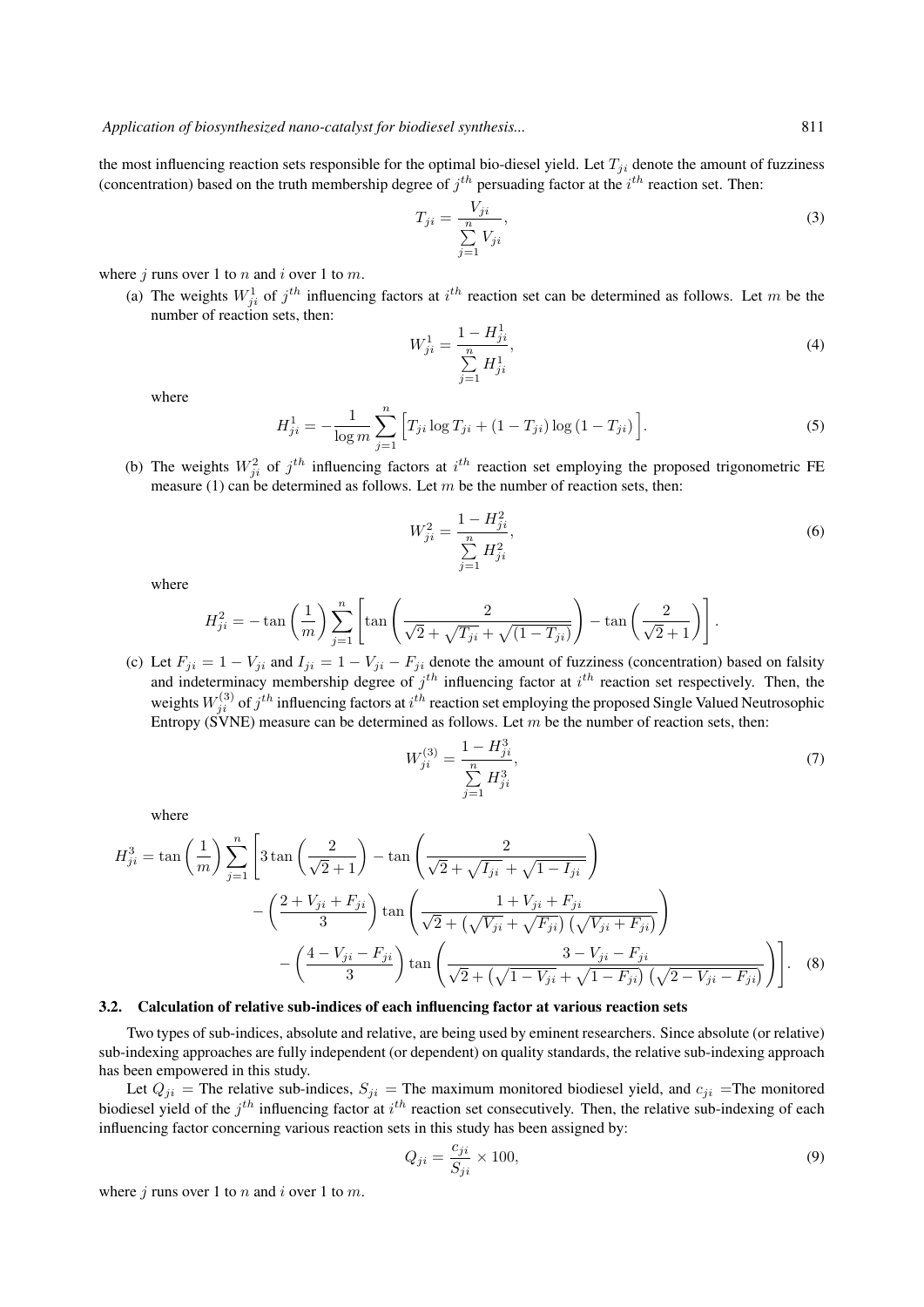#### 3.3. Constructions of ECOTI, FCOTI and SCOTI

The existing Deluca–Termini fuzzy entropy, proposed fuzzy trigonometric entropy and SVNE weighted waste cooking oil transesterification indices (ECOTI, FCOTI and SCOTI) can be computed employing the following equations:

$$
\text{ECOTI at } i^{th} \text{ reaction set} = \sum_{j=1}^{n} W_{ji}^{1} Q_{ji},\tag{10}
$$

FCOTI at 
$$
i^{th}
$$
 reaction set =  $\sum_{j=1}^{n} W_{ji}^2 Q_{ji}$ , (11)

SCOTI at 
$$
i^{th}
$$
 reaction set =  $\sum_{j=1}^{n} W_{ji}^{3} Q_{ji}$ . (12)

The maximum ECOTI, FCOTI, or SCOTI score for a typical influencing factor at a particular reaction set is designated as the most influencing reaction set.

#### 4. Results and discussion

## 4.1. Characterization of nano-catalyst

The X-ray diffraction patterns of nano-CaO have been plotted in Fig. 1. The narrow and intense peaks in the patterns can be attributed to the crystalline nature (calcite) of nano-CaO [24]. The diffraction patterns clearly show that the nano-catalyst showed characteristic peaks for CaO at  $2\theta$  equal to 31.5, 37.5, 46.4, 51.1, 52.3, 55.2, and 58.1<sup>°</sup> [25]. The prepared nano-catalyst was also characterized using FTIR analysis as shown in Fig. 2. A band at 3267.67 cm<sup>-1</sup> corresponded to the O-H stretching while two bands around 1439.41 and 438.43 cm<sup>-1</sup> were attributed to Ca–O bending [26]. The FTIR features shown by the nano-catalyst in our study are consistent with the already reported data in the literature [27].



FIG. 1. X-ray Diffraction pattern for nano-CaO

#### 4.2. Characterization of biodiesel

The biodiesel composition in terms of fatty acid methyl esters was identified by a pattern of mass fragmentation and the retention time of GCMS analysis. Fig. 3 shows the composition of the biodiesel produced under optimized conditions and confirms the completion of the transesterification reaction. The results found were consistent with previously reported results [28].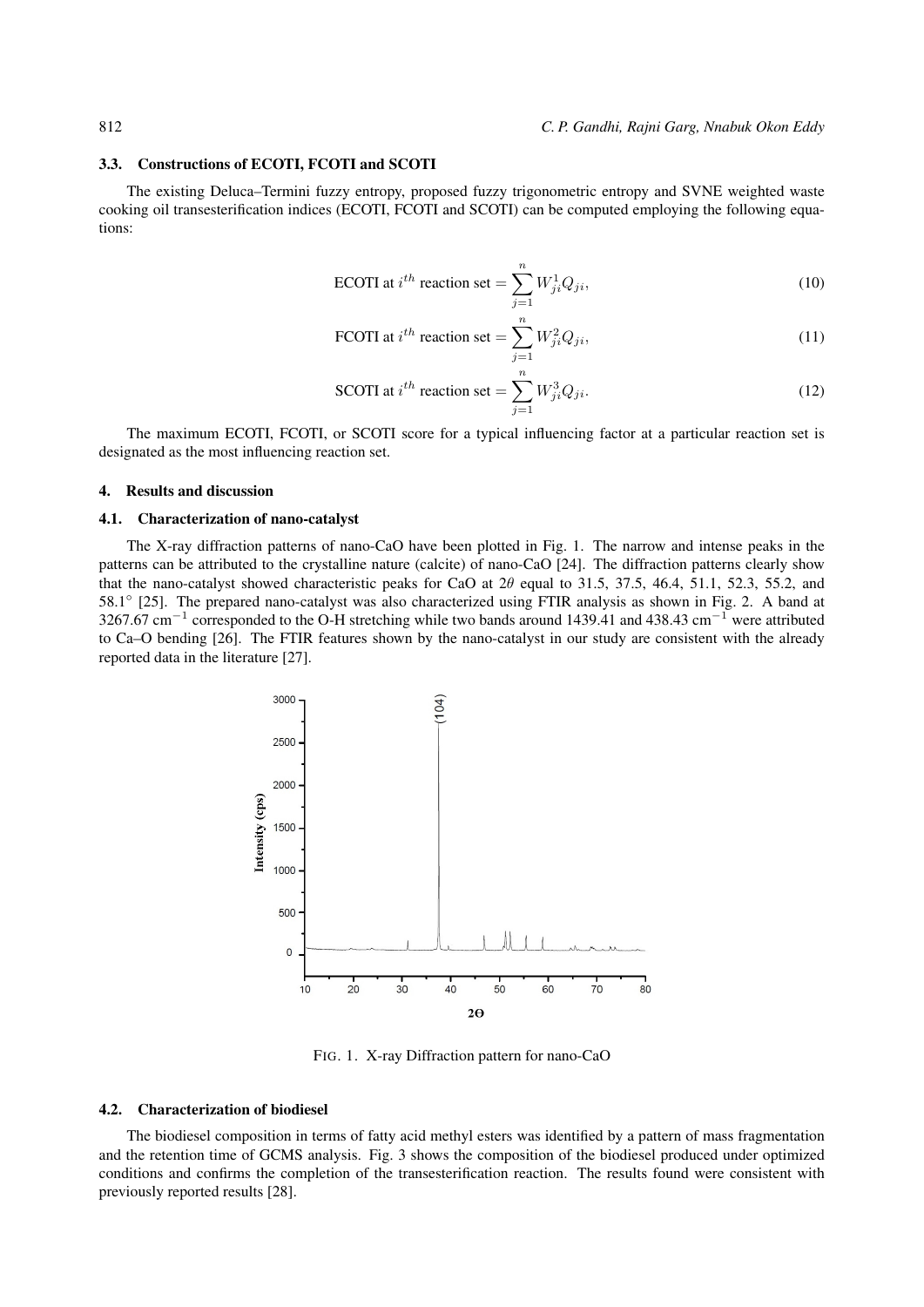

FIG. 2. FTIR spectrum for nano-CaO



FIG. 3. GCMS for biodiesel

Functional group analysis of biodiesel was explored by FTIR as represented in Fig. 4. The most intense peak at 1755.96 cm<sup>−</sup><sup>1</sup> was assigned to CO stretching in esters [29, 30]. The absorption bands corresponding to the asymmetric bending of methyl groups of esters in the biodiesel were observed at 1639.41 cm<sup>−</sup><sup>1</sup> while that for stretching vibrations of methoxy groups were observed at 1239.85 cm<sup>-1</sup> [31, 32]. The axial deformation of CH<sub>2</sub> bond was indicated by absorption bands at 2911.66 cm<sup>-1</sup> [28, 33]. The absorption band at 2407.14, and 2170.60 cm<sup>-1</sup> corresponded to stretching vibrations of C–O while O–H stretching vibration was observed as a weak absorption band at 3400.91 cm<sup>-1</sup> [34]. The absorption bands at 628.59 cm<sup>-1</sup> corresponded to CH<sub>2</sub> and CH<sub>3</sub> bending vibrations [28].

## 4.3. Identification of most influencing reaction set through ECOTI, FCOTI, and SCOTI

To predict the most influencing reaction set responsible for the optimum bio-diesel yield employing the proposed methodology has already been explained. The number of influencing factors in this study is four  $(n = 4)$  and the number of transesterification reaction sets is eleven  $(m = 11)$  for the concentration of nano-catalyst, temperature, and time of reaction, and ten  $(m = 10)$  for methanol/oil ratio. We have been able to evaluate Deluca and Termini [23] fuzzy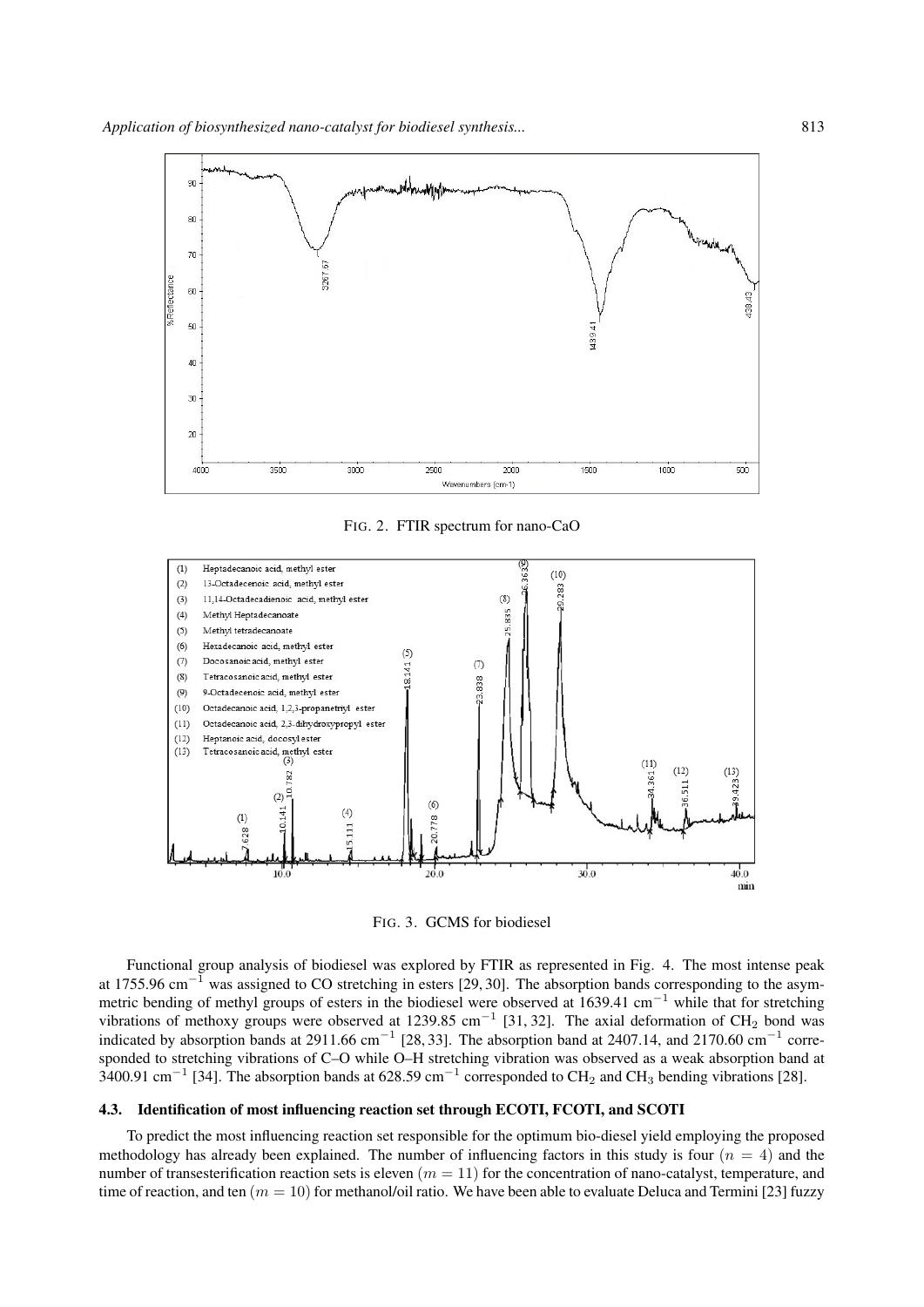

FIG. 4. FTIR spectrum for biodiesel

entropy-based weighted waste cooking oil transesterification index (ECOTI) employing equation (11) concerning each influencing factor at various reaction sets as summarized in Table 2. A careful analysis of the results depicted in Table 2 along with Fig. 5(a) reveals that, like the proposed fuzzy and SVNE measures, for the variation of (i) concentration of nano-catalyst (ii) temperature (iii) time of reaction and (iv) methanol:oil ratio, the reaction sets  $RS_8$ ,  $RS_{19}$ ,  $RS_{30}$ ,  $RS_{35}$  were found to be the most influencing ones owing to their maximum ECOTI scores. The desired TFE weighted waste cooking oil transesterification index (FCOTI) can be evaluated employing equation (12). The results have been depicted in Table 2 along with Fig. 5(b), revealing that for the variation of concentration of nano-catalyst, temperature, time of reaction, and methanol: oil ratio, the reaction sets  $RS_8$ ,  $RS_{19}$ ,  $RS_{30}$ ,  $RS_{35}$  were found to be the most promising ones owing to their maximum FCOTI scores. Following the proposed methodology and resulting equation (13), the desired trigonometric SVNE weighted waste cooking oil transesterification index (SCOTI) concerning each influencing factor at various reaction sets is summarized in Table 2. The subsequent analysis of the results depicted in Table 2 along with Fig. 5(c) reveals that for the variation of concentration of nano-catalyst, temperature, time of reaction, and methanol: oil ratio, the reaction sets  $RS_8$ ,  $RS_{19}$ ,  $RS_{30}$ ,  $RS_{35}$  were found to be the most influencing ones owing to their maximum ECOTI scores.

The previous discussion reveals that for the variation in methanol: oil ratio with variation in concentration of nanocatalyst from  $0.5 - 2\%$ , the reaction set  $RS_8$  was found to be most influencing, owing to its maximum ECOTI, FCOTI, and SCOTI scores. Similarly, for the variation in methanol: oil ratio with variation in temperature of transesterification from 50 – 65 °C, the reaction set  $RS_{19}$  was found to be most effective owing to its maximum ECOTI, FCOTI, and SCOTI scores. Also, for the variation in methanol: oil ratio with variation in time of esterification from  $3 - 4.5$  hrs., the reaction set  $RS_{30}$  was found to be most effective owing to its maximum ECOTI, FCOTI, and SCOTI scores. These reaction sets involve the use of methanol: oil ratio as 11:1 which means that the optimized methanol: oil ratio for best yield of biodiesel is 11:1.

During the study of the effect of nano-catalyst concentration, temperature, and time of reactions at constant methanol: oil ratio, it was observed that the reaction set corresponding to the nano-catalyst concentration as 1 %, reaction temperature as 60 ◦C, and reaction time as 4.5 hrs., was found to be most effective, owing to its maximum ECOTI, FCOTI, and SCOTI scores resulting in 95.49 % biodiesel yield. It is therefore concluded that during the optimization analysis, the methanol: oil ratio has been the most influencing factor. This is due to the reason that for transesterification reaction, excess methanol is required for obtaining maximum yield (methanol being the co-reactant for the reaction). For a particular methanol: oil ratio, the temperature is the most influencing factor followed by nano-catalyst concentration and time of reaction owing to their highest ECOTI, FCOTI, and SCOTI scores. However, for the optimized value of nano-catalyst concentration and time of reaction, a slight decrease of reaction temperature 55 ◦C was observed followed by an increase of reaction temperature 65 ◦C indicating that at the optimized value of nano-catalyst concentration and reaction time, temperature change can be afforded. However, all four factors are interdependent and can be suitably varied at particular methanol: oil ratios to obtain the best yield of biodiesel.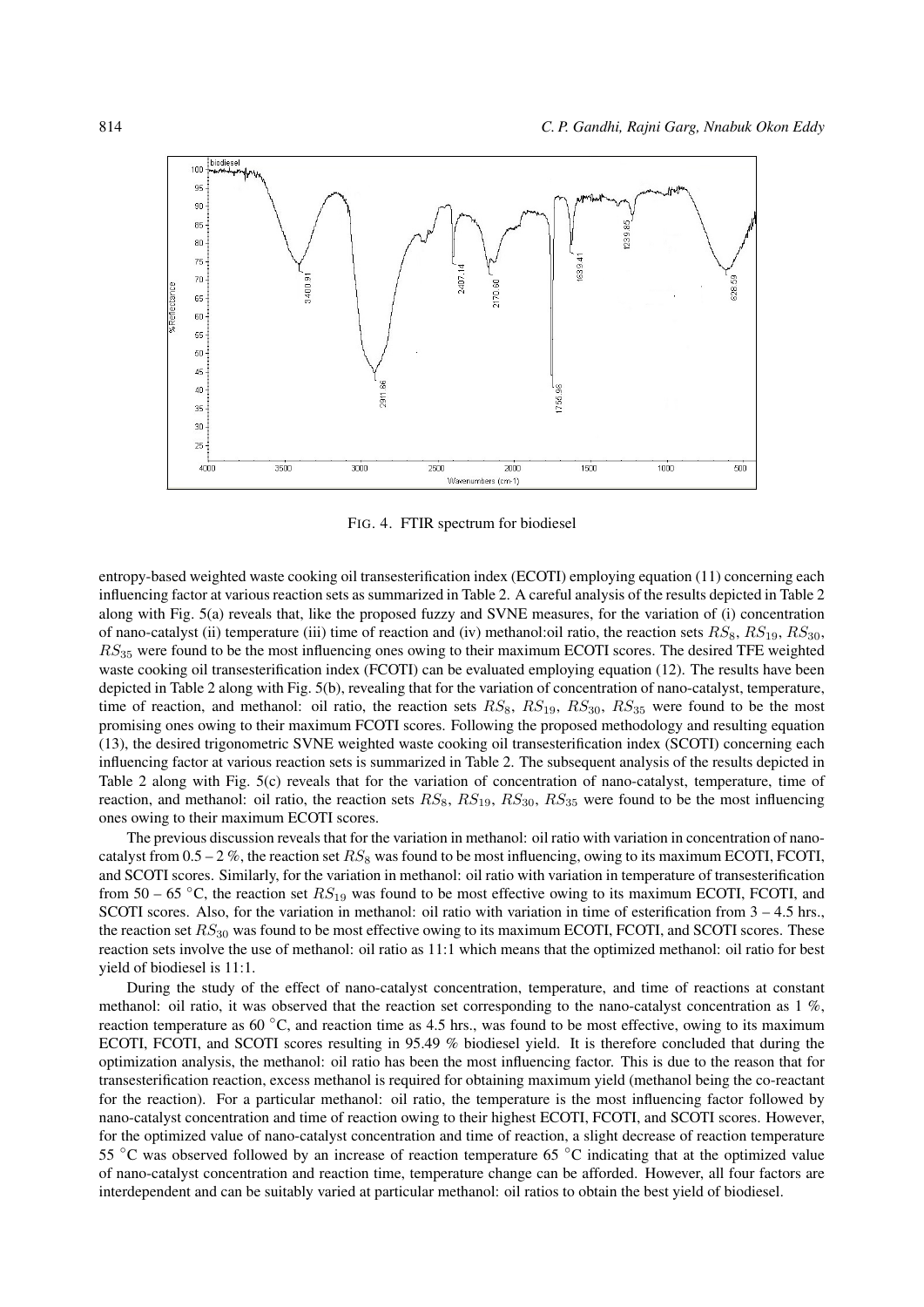| <b>FCOTI</b> Score |                |                                     |                    |                    |          |                     |                                   |  |
|--------------------|----------------|-------------------------------------|--------------------|--------------------|----------|---------------------|-----------------------------------|--|
| RSs                | Nano-catalyst  | RSs                                 | Temp.              | RSs                | Time     | RSs                 | <b>MR</b>                         |  |
| $RS_1$             | 0.0000         | $RS_{12}$                           | 0.0000             | $RS_{23}$          | 0.0000   | $RS_{34}$           | 357.83                            |  |
| RS <sub>2</sub>    | 305.80         | $RS_{13}$                           | 307.83             | $RS_{24}$          | 294.78   | $RS_{35}$           | 367.57                            |  |
| $RS_3$             | 312.72         | $\mathit{RS}_{14}$                  | 316.63             | $RS_{25}$          | 302.84   | $\mathcal{RS}_{36}$ | 361.33                            |  |
| $RS_4$             | 320.19         | $RS_{15}$                           | 324.50             | $RS_{26}$          | 310.46   | $RS_{37}$           | 360.21                            |  |
| $RS_5$             | 327.81         | $RS_{16}$                           | 331.51             | $\mathit{RS}_{27}$ | 316.71   | $RS_{38}$           | 357.39                            |  |
| $RS_6$             | 342.00         | $RS_{17}$                           | 343.71             | $RS_{28}$          | 330.05   | $RS_{39}$           | 364.27                            |  |
| $RS_7$             | 350.00         | $RS_{18}$                           | 350.09             | $RS_{29}$          | 337.19   | $RS_{40}$           | 364.15                            |  |
| $RS_8$             | 359.44         | $RS_{19}$                           | 359.58             | $RS_{30}$          | 347.12   | $RS_{41}$           | 0.0000                            |  |
| RS <sub>9</sub>    | 356.95         | $RS_{20}$                           | 358.13             | $RS_{31}$          | 345.09   | $RS_{42}$           | 347.07                            |  |
| $RS_{10}$          | 354.30         | $RS_{21}$                           | 356.35             | $RS_{32}$          | 341.65   | $RS_{43}$           | 359.97                            |  |
| $\mathit{RS}_{11}$ | 352.80         | $RS_{22}$                           | 354.67             | $RS_{33}$          | 339.19   |                     |                                   |  |
| <b>SCOTI Score</b> |                |                                     |                    |                    |          |                     |                                   |  |
| RSs                | Nano-catalyst  | $\mathcal{R}\mathcal{S}\mathcal{s}$ | Temp.              | RSs                | Time     | RSs                 | $\ensuremath{\mathsf{MR}}\xspace$ |  |
| $RS_1$             | $\overline{0}$ | $RS_{12}$                           | $\overline{0}$     | $RS_{23}$          | $\theta$ | $RS_{34}$           | 358.73                            |  |
| $RS_2$             | 305.8          | $RS_{13}$                           | 307.82             | $RS_{24}$          | 294.78   | $RS_{35}$           | 367.57                            |  |
| $RS_3$             | 312.73         | $RS_{14}$                           | 316.63             | $RS_{25}$          | 302.84   | $RS_{36}$           | 362.71                            |  |
| $RS_4$             | 320.21         | $RS_{15}$                           | 324.5              | $RS_{26}$          | 310.47   | $RS_{37}$           | 360.64                            |  |
| $RS_5$             | 327.83         | $RS_{16}$                           | 331.51             | $RS_{27}$          | 316.73   | $RS_{38}$           | 356.22                            |  |
| $RS_6$             | 342.06         | $RS_{17}$                           | 343.72             | $RS_{28}$          | 330.11   | $RS_{39}$           | 365.22                            |  |
| $RS_7$             | 349.99         | $RS_{18}$                           | 350.07             | $RS_{29}$          | 337.2    | $RS_{40}$           | 363.09                            |  |
| $RS_8$             | 359.44         | $\mathit{RS}_{19}$                  | 359.58             | $RS_{30}$          | 347.12   | $\mathit{RS}_{41}$  | $\boldsymbol{0}$                  |  |
| RS <sub>9</sub>    | 357.3          | $RS_{20}$                           | 358.28             | $RS_{31}$          | 345.83   | $RS_{42}$           | 347.22                            |  |
| $RS_{10}$          | 354.52         | $\mathit{RS}_{21}$                  | 356.37             | $RS_{32}$          | 342.35   | $\mathit{RS}_{43}$  | 360.55                            |  |
| $RS_{11}$          | 353.01         | $RS_{22}$                           | 354.71             | $RS_{33}$          | 340.02   |                     |                                   |  |
|                    |                |                                     | <b>ECOTI</b> Score |                    |          |                     |                                   |  |
| RSs                | Nano-catalyst  | RSs                                 | Temp.              | RSs                | Time     | RSs                 | MR                                |  |
| $RS_1$             | 0.0000         | $RS_{12}$                           | $\boldsymbol{0}$   | $RS_{23}$          | 0.0000   | $RS_{34}$           | 357.51                            |  |
| $\mathbb{R}S_2$    | 305.78         | $\mathit{RS}_{13}$                  | 307.82             | $RS_{24}$          | 294.79   | $\mathit{RS}_{35}$  | 367.57                            |  |
| $RS_3$             | 312.68         | $RS_{14}$                           | 316.63             | $\mathit{RS}_{25}$ | 302.82   | $RS_{36}$           | 360.97                            |  |
| $RS_4$             | 320.15         | $RS_{15}$                           | 324.5              | $RS_{26}$          | 310.44   | $RS_{37}$           | 360.13                            |  |
| $RS_5$             | 327.78         | $RS_{16}$                           | 331.51             | $RS_{27}$          | 316.68   | $RS_{38}$           | 357.70                            |  |
| $RS_6$             | 341.97         | $RS_{17}$                           | 343.71             | $\mathit{RS}_{28}$ | 330.03   | $RS_{39}$           | 364.36                            |  |
| $RS_7$             | 350.00         | $RS_{18}$                           | 350.09             | $RS_{29}$          | 337.19   | $RS_{40}$           | 364.09                            |  |
| $RS_8$             | 359.44         | $RS_{19}$                           | 359.58             | $RS_{30}$          | 347.12   | $RS_{41}$           | 0.0000                            |  |
| RS <sub>9</sub>    | 356.95         | $RS_{20}$                           | 358.13             | $RS_{31}$          | 345.08   | $RS_{42}$           | 346.96                            |  |
| $RS_{10}$          | 354.29         | $RS_{21}$                           | 356.35             | $RS_{32}$          | 341.61   | $RS_{43}$           | 359.86                            |  |
| $RS_{11}$          | 352.79         | $RS_{22}$                           | 354.67             | $RS_{33}$          | 339.11   |                     |                                   |  |

TABLE 2. FCOTI, SCOTI and ECOTI Score for (i) Methanol: Oil Ratio (MR) with the variation of nano-catalyst (Cat), temperature (Temp.) and time of reactions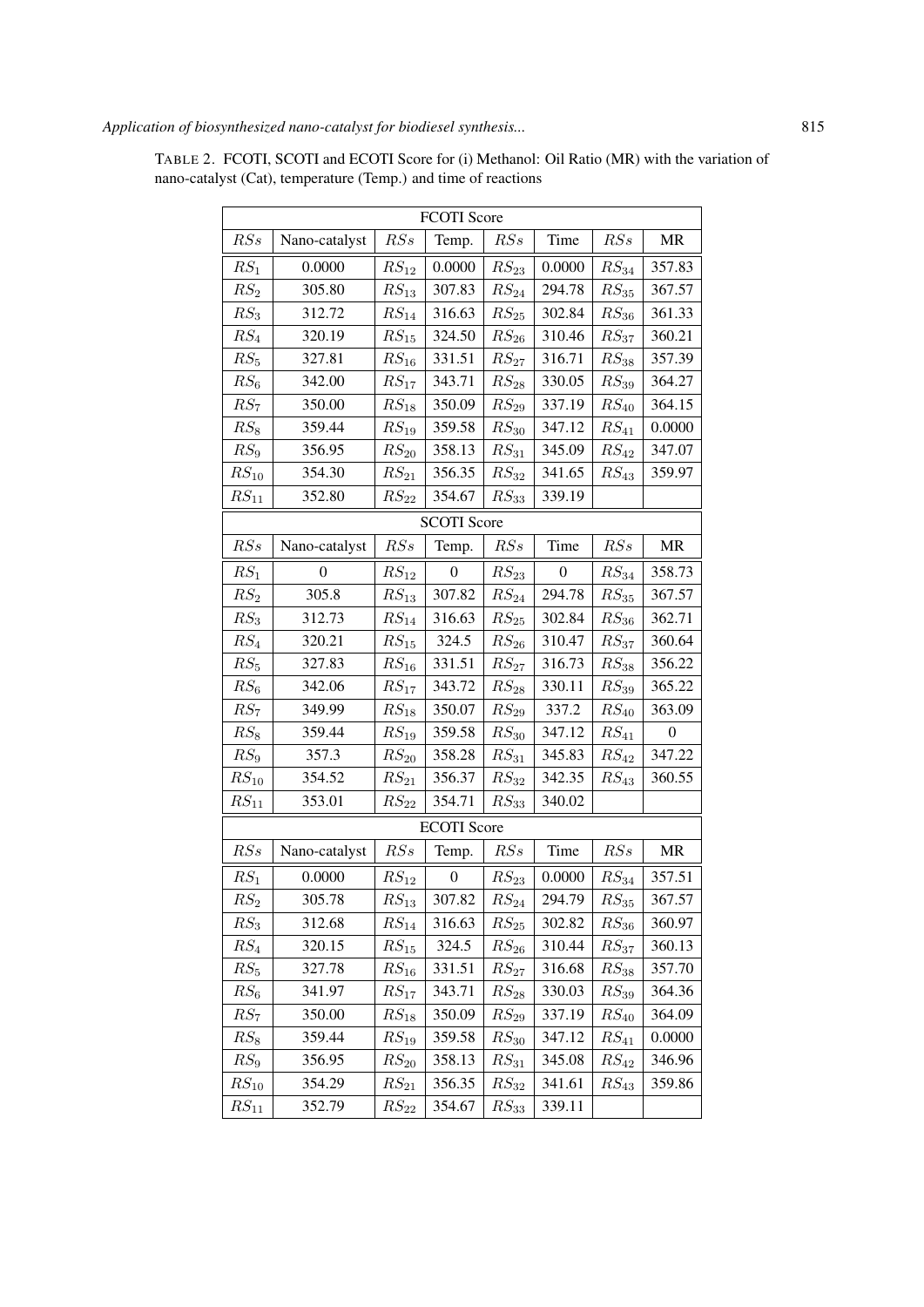

FIG. 5. Identification of Most Influencing Reaction Sets Employing a) ECOTI; b) FCOTI; c) SCOTI

#### 5. Conclusion

This study investigates the synthesis of biodiesel using bio-synthesized nano-CaO as a nano-catalyst and employs a novel trigonometric fuzzy and SVNE-based methodology for evaluating the impact of various influencing factors (i) methanol/oil ratio (ii) concentration of nano-catalyst (iii) temperature and (iv) time of reaction on the biodiesel yield obtained through a heterogeneous nano-catalyst-based transesterification reaction. The proposed trigonometric entropy measures are deployed for constructing fuzzy entropy weighted waste cooking oil transesterification index (FCOTI) and SVNE weighted waste cooking oil transesterification index (SCOTI) respectively. The maximum FCOTI or SCOTI score concerning each influencing factor at various reaction sets indicated that the optimum methanol: oil ratio under the variation of nano-catalyst concentration from  $0.5 - 2$  % and the temperature variation from  $50 - 65$  °C comes out to be 11:1 to provide the maximum yield of biodiesel. Further, out of the next three parameters, the effect of temperature is more prominent to obtain the best yield of biodiesel followed by nano-catalyst and time of reaction. If nano-catalyst and time are suitably controlled within the range of optimum values, the reaction temperature doesn't significantly affect the reaction yield. The classification of various influencing factors obtained through the proposed FCOTI and SCOTI coincides with the existing Deluca and Termini fuzzy entropy-based weighted waste cooking oil transesterification index (ECOTI). This confirms that the optimum parameters are nano-catalyst concentration value of 1 %, reaction temperature as 60 °C, methanol: oil ratio as 11:1, and reaction time as 4.5 hrs.

#### References

- [1] Sodhi A.K., Tripathi S., Kundu K. Biodiesel production using waste cooking oil: a waste to energy conversion strategy. *Clean Technologies and Environmental Policy*, 2017, 19 (6), P. 1799–1807.
- [2] Caliskan H., Mori K. Thermodynamic, environmental and economic effects of diesel and biodiesel fuels on exhaust emissions and nanoparticles of a diesel engine. *Transportation Research Part D: Transport and Environment*, 2017, 56 , P. 203–221.
- [3] Yesilyurt M.K. A detailed investigation on the performance, combustion, and exhaust emission characteristics of a diesel engine running on the blend of diesel fuel, biodiesel and 1-heptanol (C7 alcohol) as a next-generation higher alcohol. *Fuel*, 2020, 275, 117893.
- [4] Alagh Y.K. India 2020. *J. of Quantitative Economics*, 2006, 4 (1), P. 1–14.
- [5] Lam M.K., Lee K.T., Mohamed A.R. Homogeneous, heterogeneous and enzymatic catalysis for transesterification of high free fatty acid oil (waste cooking oil) to biodiesel: A review. *Biotechnology Advances*, 2010, 28 (4), P. 500–518.
- [6] Martínez A., Mijangos G.E., et al. A novel green one-pot synthesis of biodiesel from Ricinus communis seeds by basic heterogeneous catalysis. *J. of Cleaner Production*, 2018, 196, P. 340–349.
- [7] Udo G.J., Etesin U.M., et al. GCMS and FTIR Spectroscopy Characterization of Luffa Cylindrica Seed Oil and Biodiesel Produced from the oil. *Communication in Physical Sciences*, 2020, 5 (3), P. 378–390.